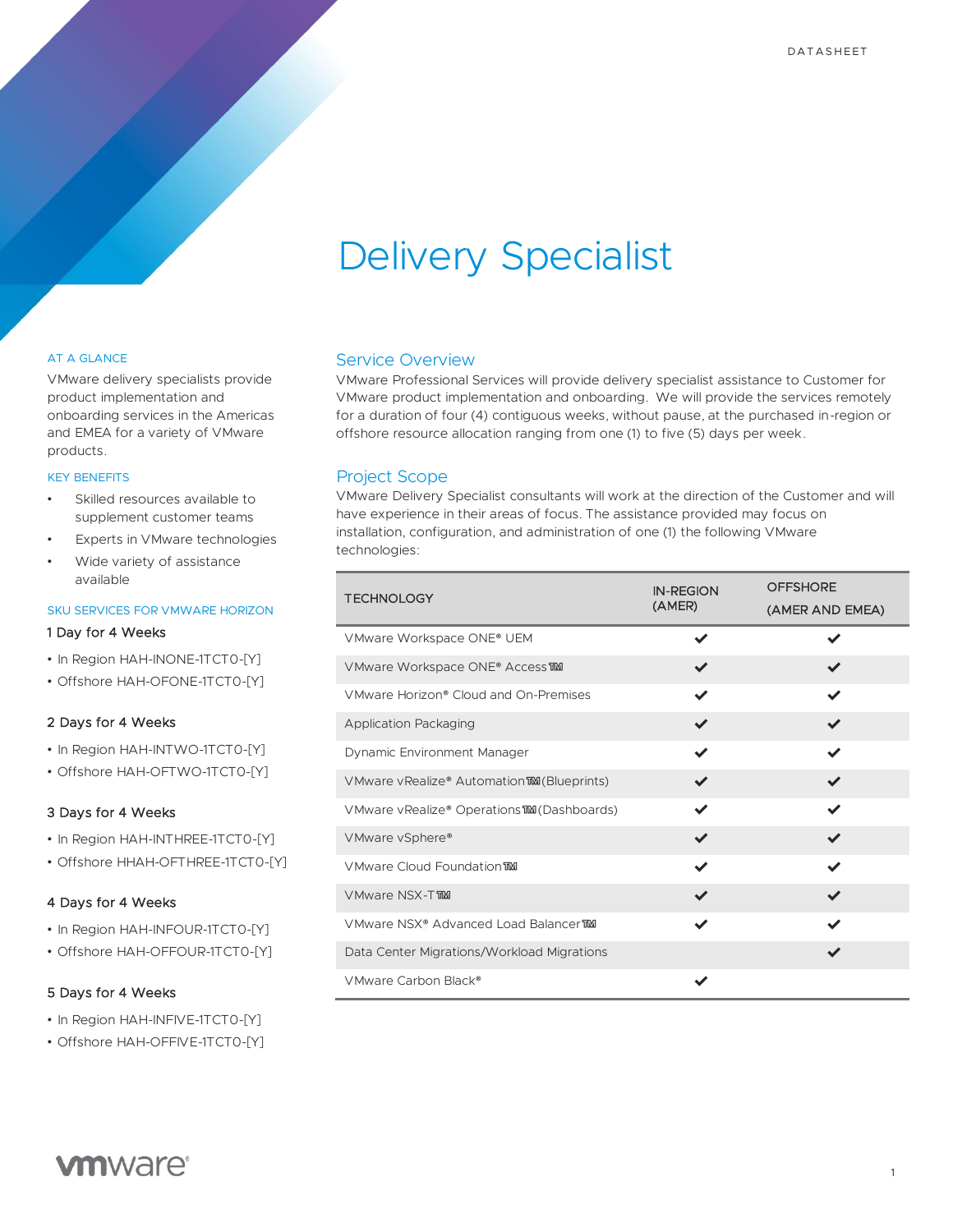#### SKU SERVICES FOR ALL OTHER **PRODUCTS**

#### 1 Day for 4 Weeks In Region

- On-Prem: VA-PSRD-IR-1D4W
- SaaS: WD[X]-INONE-1TCT0-[Y]

#### 1 Day for 4 Weeks Offshore

- On-Prem: VA-PSRD-OS-1D4W
- SaaS: WD[X]-OFONE-1TCT0-[Y]

#### 2 Days for 4 Weeks In Region

- On-Prem: VA-PSRD-IR-2D4W
- SaaS: WD[X]-INTWO-1TCT0-[Y]

#### 2 Days for 4 Weeks Offshore

- On-Prem: VA-PSRD-OS-2D4W
- SaaS: WD[X]-OFTWO-1TCT0-[Y]

#### 3 Days for 4 Weeks In Region

- On-Prem: VA-PSRD-IR-3D4W
- SaaS: WD[X]-INTHREE-1TCT0-[Y]

#### 3 Days for 4 Weeks Offshore

- On-Prem: VA-PSRD-OS-3D4W
- SaaS: WD[x]-OFTHREE-1TCT0-[Y]

#### 4 Days for 4 Weeks In Region

- On-Prem: VA-PSRD-IR-4D4W
- SaaS: WD[X]-INFOUR-1TCT0-[Y]

#### 4 Days for 4 Weeks Offshore

- On-Prem: VA-PSRD-OS-4D4W
- SaaS WD[X]-OFFOUR-1TCT0-[Y]

#### 5 Days for 4 Weeks In Region

- On-Prem VA-PSRD-IR-5D4W
- SaaS WD[X]-INFIVE-1TCT0-[Y]

### 5 Days for 4 Weeks Offshore

- On-Prem VA-PSRD-OS-5D4
- SaaS: WD[X]-OFFIVE-1TCT0-[Y]

VMware consultants may perform the following VMware technology related tasks as time permits:

- 1. Workspace ONE UEM
	- a) Core Environment Install and Architecture Design
		- i. High Availability (HA)
		- ii. Disaster Recovery (DR)
		- iii. Application Server Migration
		- iv. Database Server Migration
		- v. Workspace ONE UEM Environment Upgrades
		- vi. Environment Migrations for Workspace ONE UEM to Workspace ONE UEM only
		- vii. VMware AirWatch® Cloud Connector™
	- b) Device and Application Management
		- i. Device configuration and rollout for iOS and Android (Profiles, Payloads, Compliance)
		- ii. Device configuration and rollout for Windows 10:
			- 1. Application Management
			- 2. Compliance and Remediation
			- 3. Users and Devices
			- 4. Patch Management
			- 5. Policy Management
		- iii. Device configuration and rollout for Mac OS
		- iv. Mobile Application Management
		- v. Enterprise Integration for Active Directory and Certificate Authority
	- c) Productivity and Collaboration
		- i. Email, Calendar, Contacts
		- ii. PowerShell integration for Office 365 and on-premises Exchange
		- iii. Secure Email Gateway and Email Notification Service v2 (ENS v2) and Boxer
		- iv. Certificate Integration for Email Authentication
		- v. Productivity (Tunnel, Content, VPN) for Content, Secure Browsing and App Tunneling
	- d) Rugged Device management
		- i. Rugged Device Configuration (Windows Mobile and Android)
		- ii. VMware Workspace ONE® Assist™
	- e) Additional Capabilities
		- i. VMware Workspace ONE® Intelligence MM
		- ii. SAML Integration [assumes the SAML provider is already setup]
		- iii. Roll-out Support
		- iv. Custom Documentation
- 2. Workspace ONE Access
	- a) Core Environment Install and Architecture Design
		- i. Install and Upgrades
		- ii. Windows IDM connector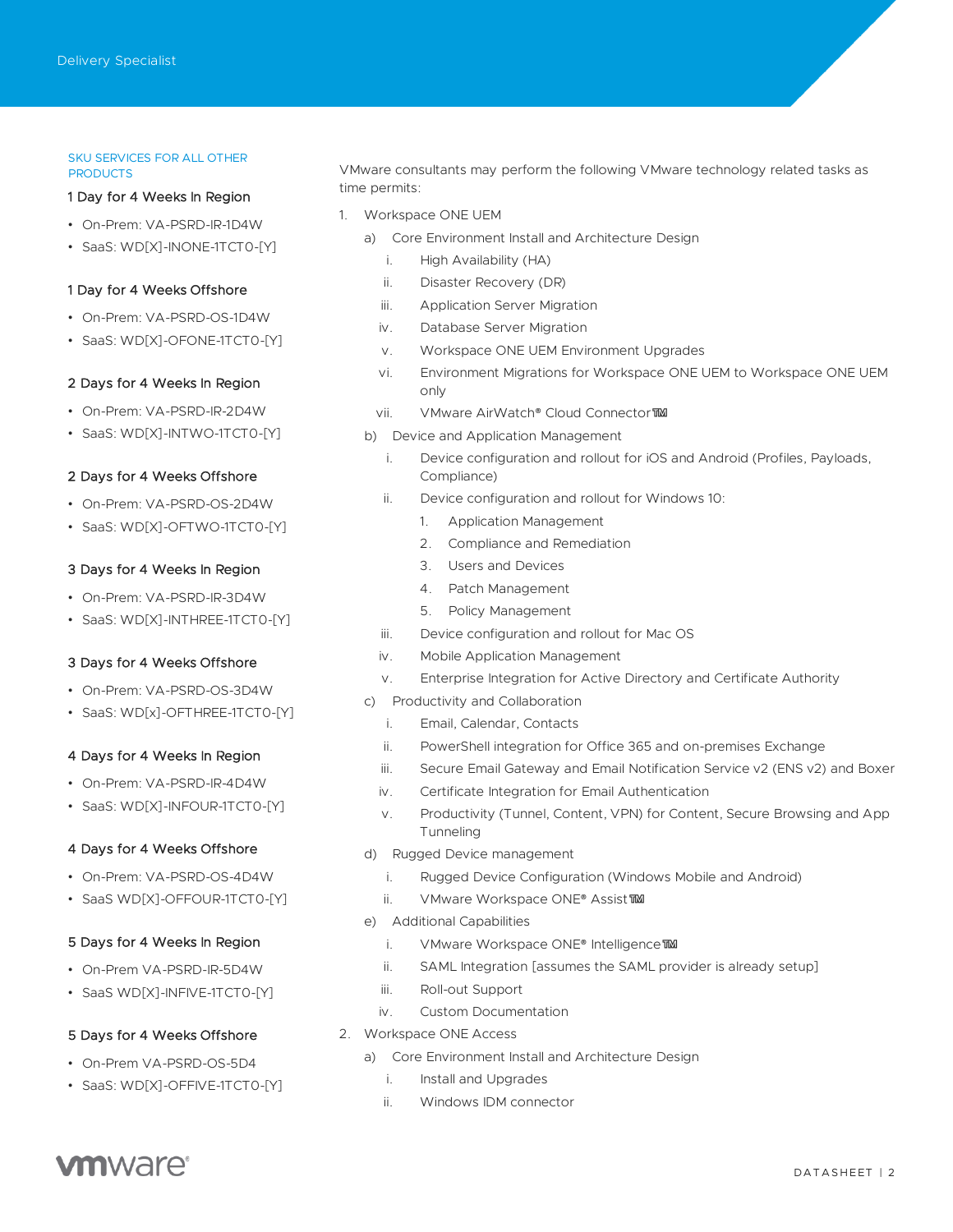- iii. High Availability (HA)
- iv. Disaster Recovery (DR)
- v. VMware Unified Access Gateway™
- vi. Citrix Integration Broker
- b) Native Workspace ONE App Store
- c) 3 rd Party IdP Integration (OKTA, Citrix, PING, ADFS)
- d) Identity Bridging (SAML to Kerberos | Certificate to Kerberos)
- e) Two-factor Authentication (DUO, RSA, VMware Verify)
- f) Application Federation
	- i. Standard Enterprise Web Applications
	- ii. Non-Standard Applications that support SAML and OAUTH
- g) VDI Integration to VMware Horizon®, Horizon Cloud and Citrix
- h) Mobile Single Sign-on
- 3. Horizon Cloud and On-premises
	- a) Desktops and Application Setup
		- i. Basic Device and Application Management
		- ii. Directory Integration
		- iii. Portal setup
		- iv. Desktop and application setup
		- v. Image Optimization with VMware Optimization Tool
		- vi. RDSH Desktop and application setup
- 4. App Packaging
	- a) ThinApp
	- b) AppStacks
	- c) Writable Volumes
- 5. Dynamic Environment Manager
	- a) Installation and knowledge transfer
	- b) User configuration and application profiles setup
	- c) Application profiler setup
- 6. VMware vRealize Automation (Blueprints)
	- a) Create Templates and Blueprints for Adding Machines to Desktop Pools
	- b) Use Machine Blueprints to Create and Add Desktops to Pools
	- c) Configure a Machine Blueprint Service for Advanced Desktop Allocation
- 7. VMware vRealize® Operations for Horizon® (Dashboards)
	- a) Create and Configure Dashboards and Widgets
	- b) VMware vRealize® Operations Manager™Dashboards
	- c) vRealize Operations Manager Custom Dashboards
	- d) Dashboard Configuration
	- e) Dashboard Workspace Widget and Template Lists
	- f) Dashboard Workspace Widget Interactions
	- g) Dashboard Navigation
	- h) Reorder and Switch Dashboards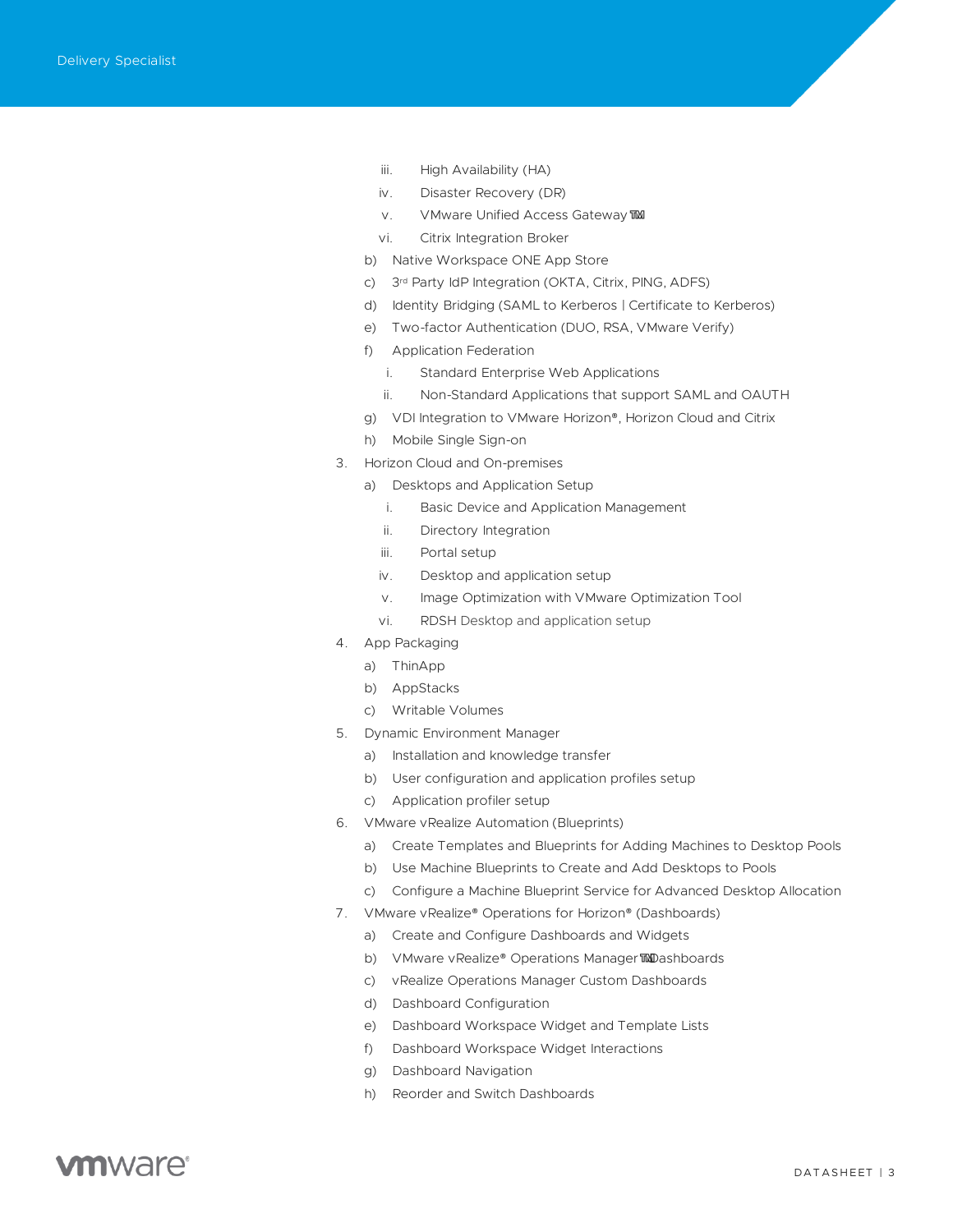- i) Manage Summary Dashboards
- j) Manage Tab Groups
- k) Share Dashboards
- 8. VMware vSphere
	- a) VMware vCenter® Deployment
	- b) VMware ESXi™Deployment
	- c) Admin / end user documentation
- 9. VMware Cloud Foundation
	- a) Deployment
		- i. Planning and Preparation Workbook
		- ii. Network and Infra Readiness
		- iii. Host Preparation
		- iv. VMware Cloud Builder™appliance
		- v. VMware Cloud Foundation Bring-Up VMware Cloud Foundation™SDDC Manager™ Mware vCenter, etc.
		- vi. Management Domain
		- vii. VI Workload Domains
		- viii. NSX-T Edge Cluster Deployment
		- ix. VMware vRealize® Suite Deployment
	- b) SDDC Manager
		- i. Automation of the SDDC stack
		- ii. Provisioning of the SDDC stack
		- iii. Configuration of the SDDC stack
	- c) Upgrade
		- i. In Place Upgrade
		- ii. Skip Level Upgrade
		- iii. Upgrade the Management Domain
		- iv. Upgrade Workload Domains
		- v. Migrate vRealize Suite Products to Application Virtual Networks
		- vi. Upgrade vRealize Suite Components
	- d) Lifecycle Management
		- i. VMware vRealize® Lifecycle Manager™to manage vRealize Operations, VMware vRealize® Log Insight™ vRealize Automation
		- ii. Host Commission and Decommission
		- iii. Password Management
		- iv. Users and Group Management
		- v. Certificate Management
		- vi. Backing up and Restoring SDDC Manager and VMware NSX® Manager™
- 10. NSX-T
	- a) Deployment
		- i. Environment Assessment
		- ii. NSX Manager Appliance Cluster build on vSphere / KVM
		- iii. NSX-T Manager Integration with vCenter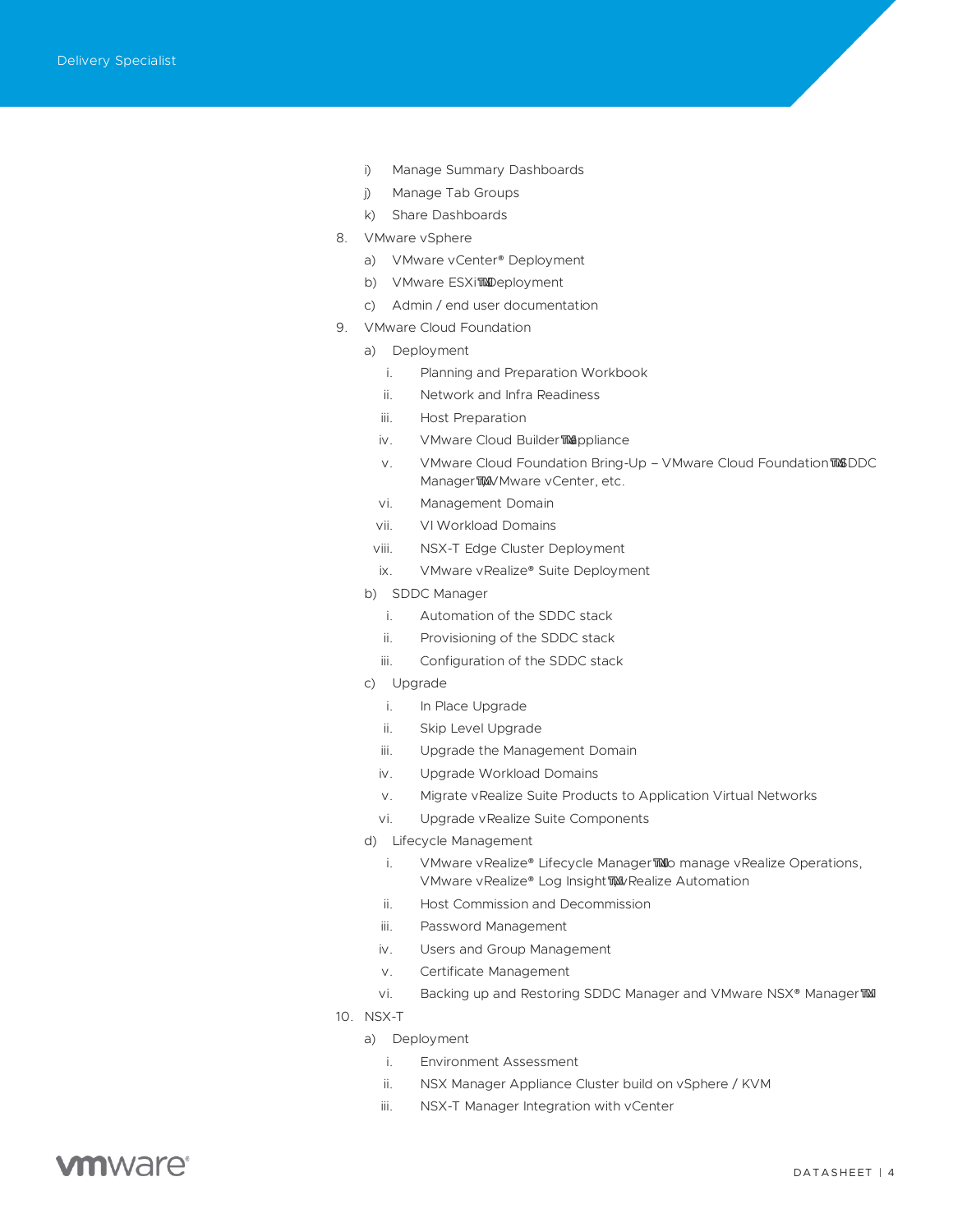- iv. Transport Zones (Overlay and Vlan)
- v. Profiles
- vi. Host Preparation
- vii. VMware NSX® Edge™deployment and configuration
- viii. Licensing
- b) NSX-T Backup, Restore and Upgrade
	- i. SFTP
	- ii. NSX-T / NSX-V Data Center
- c) Services
	- i. Tier-0 and Tier-1 Gateways
	- ii. Segments and Host Switches
	- iii. IPAM DHCP Local / DHCP Relay
	- iv. Micro segmentation
	- v. Edge Firewall Protection N-S traffic
	- vi. Local Traffic Load Balancing One Arm / Inline
	- vii. VPN L2/L3 VPN Services
- viii. AD Integration
- ix. Advanced Security
- x. Service Insertion
- xi. Traffic Monitoring and Troubleshooting
- xii. Certificates
- 11. NSX Advanced Load Balancer
	- a) NSX Advanced Load Balancer Load Balancer Deployment
		- i. Environment Assessment
		- ii. AVI User Creation in vCenter
		- iii. AVI Controller Cluster build on vSphere
		- iv. AVI Controller Floating IP Configuration
		- v. Cloud Connector Configuration
	- b) AVI Software Upgrade
		- i. AVI Controller Version Upgrade
	- c) AVI Services
		- i. IPAM and DNS Profile
		- ii. Virtual Services, Profiles and Policies Creation
		- iii. Pool and Pool Group Creation
		- iv. Health Monitoring
		- v. GSLB Configuration
		- vi. Service Engine Deployment
		- vii. TLS termination, Cert management / automation
		- viii. Autoscaling Blue-Green / Canary deployments
		- ix. WAF (Web Application Firewall)
		- x. Migration from existing load balancer to AVI
- 12. Data Center Migration/Workload Migrations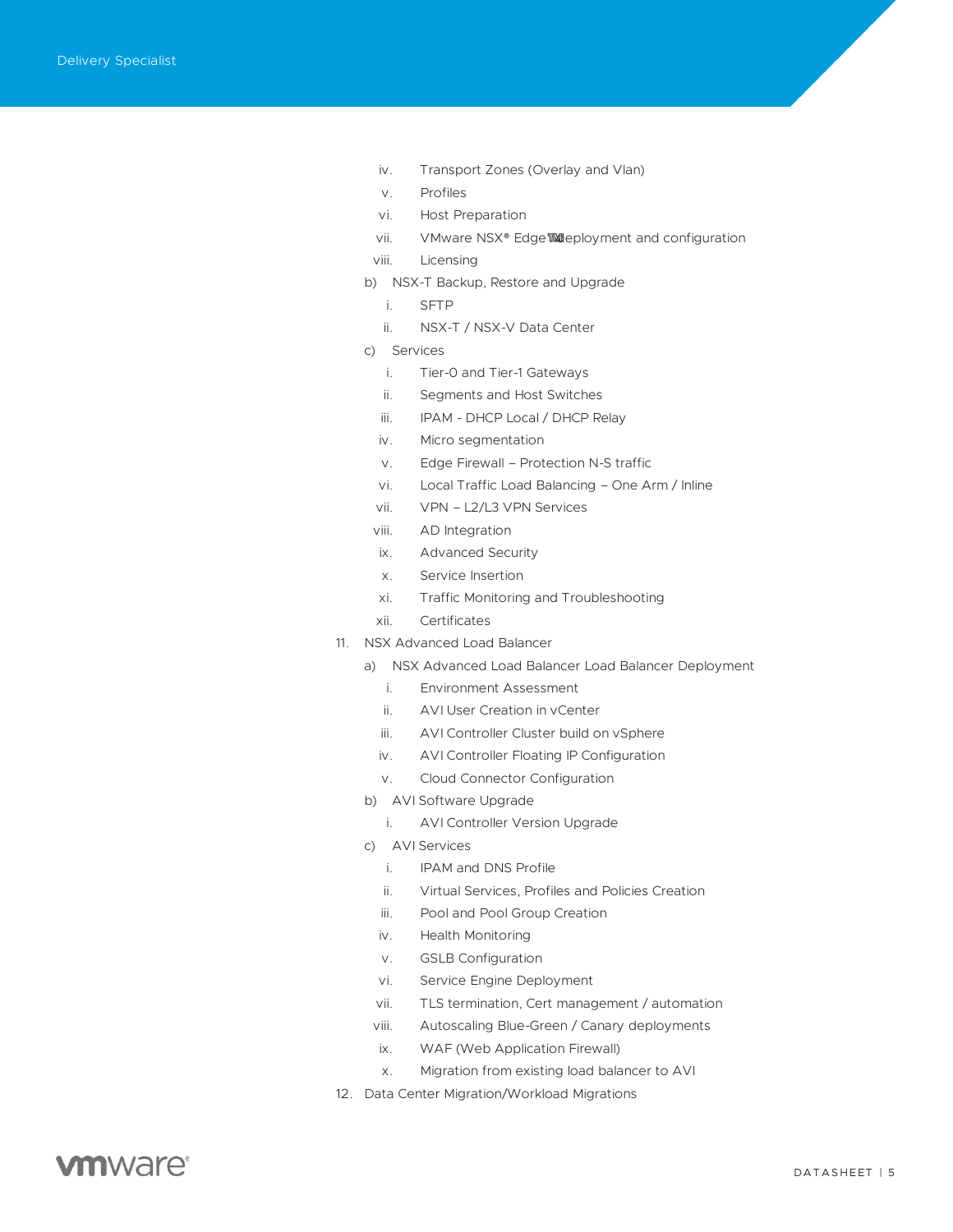- a) Infrastructure Discovery
	- i. Deploy automated discovery and inventory tools (VMware vRealize®) Network Insight WAR vtools) and collect available asset data, including application dependencies
	- ii. Performing health check of vSphere environment for migration readiness using VMware health analyzer
	- iii. High-level migration strategy recommendations and methods to be used for the migration
	- iv. Provide infrastructure discovery report
- b) Discovery analysis and Migration Planning
	- i. Analyze the discovery and dependency data to create migration runbooks
	- ii. Finalize asset bundles and event schedule
	- iii. Develop master migration event runbook and Conduct tabletop, Go/No-Go meetings
- c) Migration Execution
	- i. Installation of migration execution tools (VMware HCX®, VMware Site Recovery Manager™ VMware vSphere® Replication™ Carbonite migrate)
	- ii. Conduct dry-run migration event and Migration runbook validation
	- iii. Complete pre-migration event preparation
	- iv. Manage the command center and support executing the migration event
	- v. Migration execution using various methodologies and tools which includes VMware vSphere® vMotion®, VMware vSphere® Storage vMotion®, Cross VMware vCenter vMotion, VMware HCX, Site Recovery Manager, vSphere Replication, Carbonite Migrate
- 13. VMware Carbon Black® Cloud Platform
	- a) NGAV polices and rules
	- b) Review and triage unexpected blocks
	- c) Threat hunting workshops, Threat Intelligence feeds, watchlist tuning
	- d) Audit and Remediation
	- e) Vulnerability management
	- f) Container Protection
	- g) VMware Carbon Black Cloud migration from Carbon Black EDR or Hosted EDR
	- h) Health check to assess policy configuration, optimize rules and watchlists
- 14. VMware Carbon Black<sup>®</sup> App Control
	- a) Create additional primary trust strategies for high enforcement
	- b) Review and triage unexpected blocks
	- c) Assist with server upgrade or moving the server to a different platform
	- d) Health check to discover and review the current VMware Carbon Black App Control software level, configuration, and architecture
- 15. VMware Carbon Black® EDR™or Hosted EDR™
	- a) Threat hunting workshops, Threat Intelligence feeds, watchlist tuning
	- b) Assist with server upgrade or moving the server to a different platform
	- c) Health check to discover and review the current VMware Carbon Black EDR software level, configuration, and architecture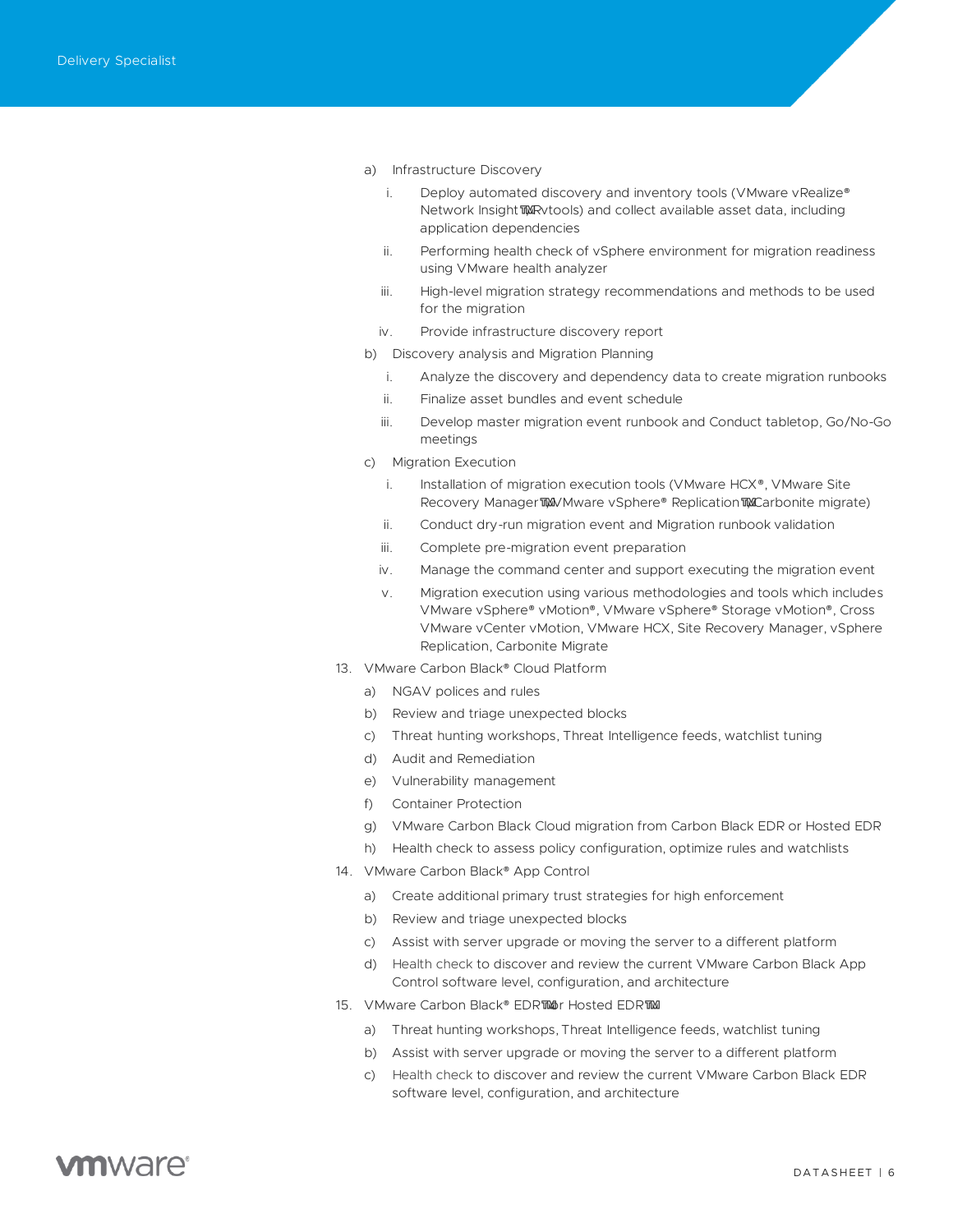## Service Assumptions

- 1. VMware makes no representation or warranty that the services provided will yield any specific deliverable(s) or assumed result(s). The Consultant's time delivered, and technical knowledge are the assumed requirements for fulfilment of the service.
- 2. The service will be provided for a duration of four (4) contiguous weeks, without pause at the purchased in-region or offshore resource allocation ranging from one (1) to five (5) days per week. The resource allocation days per week procured must be consume each week.
- 3. Customer may request to consume Delivery Specialist allocations planned in future weeks. Such requests will be granted based on resource availability.
- 4. Service will be initiated within 30 days of purchase.
- 5. VMware expects Customer to provide systems access as required for resource to perform activities and delays created by resource not having access will be the responsibility of Customer.
- 6. Customer is responsible for, and assumes any risk associated with any problems resulting from the content, completeness, accuracy and consistency of any data, materials and information supplied by Customer.
- 7. Completion of any work will be limited by the resource allocated procured by the Customer.
- 8. VMware will assist with the installation/configuration of environment or feature type will be implemented based on the license type purchased by the Customer.
- 9. Any changes to the scheduling to compress the schedule will be mutually agreed and documented in writing.
- 10. Customer is responsible for ensuring configurations and policies align to their requirements. VMware will provide recommendations and assistance.
- 11. Configuration of software other than VMware software is the responsibility of the Customer.
- 12. Review of the settings and features will be provided throughout the configuration; however formal training is out-of-scope.
- 13. Services or products that have been deprecated or reached end of life are out-ofscope.
- 14. Any work that may require custom configuration, scripting or coding are out-ofscope.
- 15. Complex solution and architecture design is out of scope
- 16. Pre-requisites must be completed for all components before any installation or configuration activities will be performed.
- 17. VMware reserves the right to assign Consultant(s) to the engagement in accordance with the skills levels required to perform the work described in this Datasheet.
- 18. VMware and the Customer will work closely together to ensure that project scope remains consistent, and issues are resolved in a timely manner.
- 19. All work will be delivered remotely via screen-share. On-site travel is out-of-scope.
- 20. All work will be conducted during VMware local business hours: 8am to 6pm UTC 5:00 Eastern Time (US and Canada) or UTC +00:00 Dublin, London
- 21. All work will be provided in English.
- 22. Any feature or technology not listed in Section 2. Activities is out of scope., unless discussed and agreed in writing with the Delivery Specialist Team prior to purchase.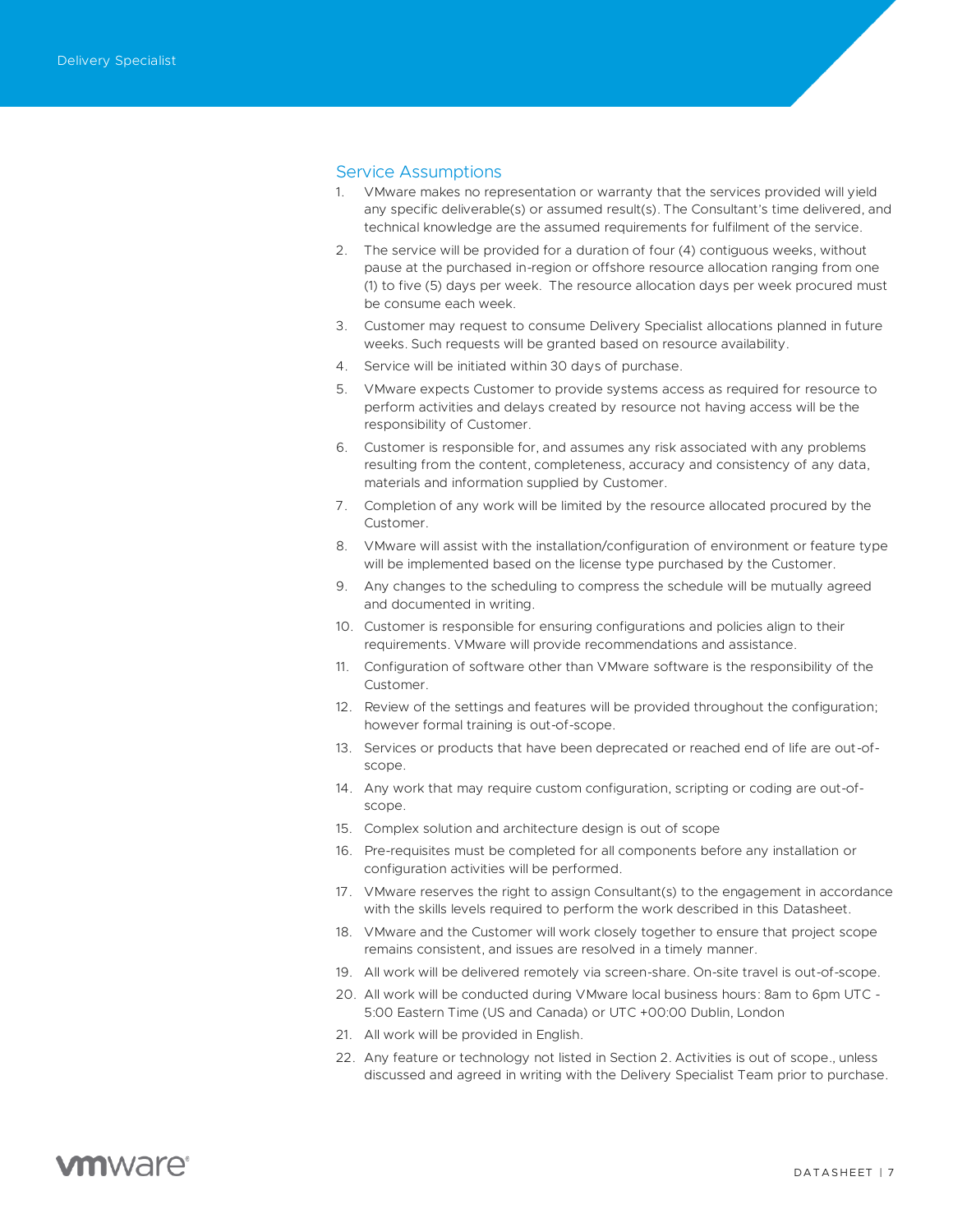- 23. The scope of the services is deemed complete upon ONE of the following criteria whichever comes first:
	- Upon consumption of the total resource allocation procured
	- After 4 weeks from the date the project is initiated
	- The period of performance is limited to 12 months from purchase date
- 24. If the services were purchased using PSO credits the services expire the same time the credits expire unless a credit extension is requested. Work with your Account Executive to determine a plan for all remaining credits on the account and request an extension.

### Project Management

Customers that are engaging in a project and will leverage a resource on this effort should note that VMware will limit their project management responsibilities to the activities listed below. All other project management responsibilities and activities will be the Customer's responsibility as identified in the following table.

 $\blacksquare$ 

|                                                                                                            | <b>VMWARE</b><br><b>RESPONSIBILITY</b> | <b>CUSTOMER</b><br><b>RESPONSIBILITY</b> |  |  |
|------------------------------------------------------------------------------------------------------------|----------------------------------------|------------------------------------------|--|--|
| Project Setup and Initiation                                                                               |                                        |                                          |  |  |
| Conduct kick-off conference call with key stakeholders<br>and Project Team                                 | ✓                                      | П                                        |  |  |
| Develop high-level project schedule and contact list                                                       | П                                      |                                          |  |  |
| Develop project plan                                                                                       | п                                      |                                          |  |  |
| Scope Management                                                                                           |                                        |                                          |  |  |
| Identify and manage any activities associated with<br>Customer's project                                   | П                                      |                                          |  |  |
| Identify and maintain a Work Breakdown Structure<br>(WBS) of any activities                                |                                        |                                          |  |  |
| <b>Schedule Management</b>                                                                                 |                                        |                                          |  |  |
| Create, maintain, and manage a project schedule                                                            |                                        | ✓                                        |  |  |
| <b>Financial Management</b>                                                                                |                                        |                                          |  |  |
| Track and manage project time                                                                              |                                        |                                          |  |  |
| Review invoices for accuracy                                                                               |                                        |                                          |  |  |
| <b>Quality Management</b>                                                                                  |                                        |                                          |  |  |
| Establish and execute Customer's project readiness at<br>key checkpoints                                   | П                                      | ✓                                        |  |  |
| Identify, manage, and document requirements for user<br>testing, operational readiness, or process changes |                                        | ✓                                        |  |  |
| Risk and Issue Management                                                                                  |                                        |                                          |  |  |
| Track and manage project issues and risks (product,<br>process or technical)                               | П                                      | ✓                                        |  |  |
| Resource Management                                                                                        |                                        |                                          |  |  |

 $\blacksquare$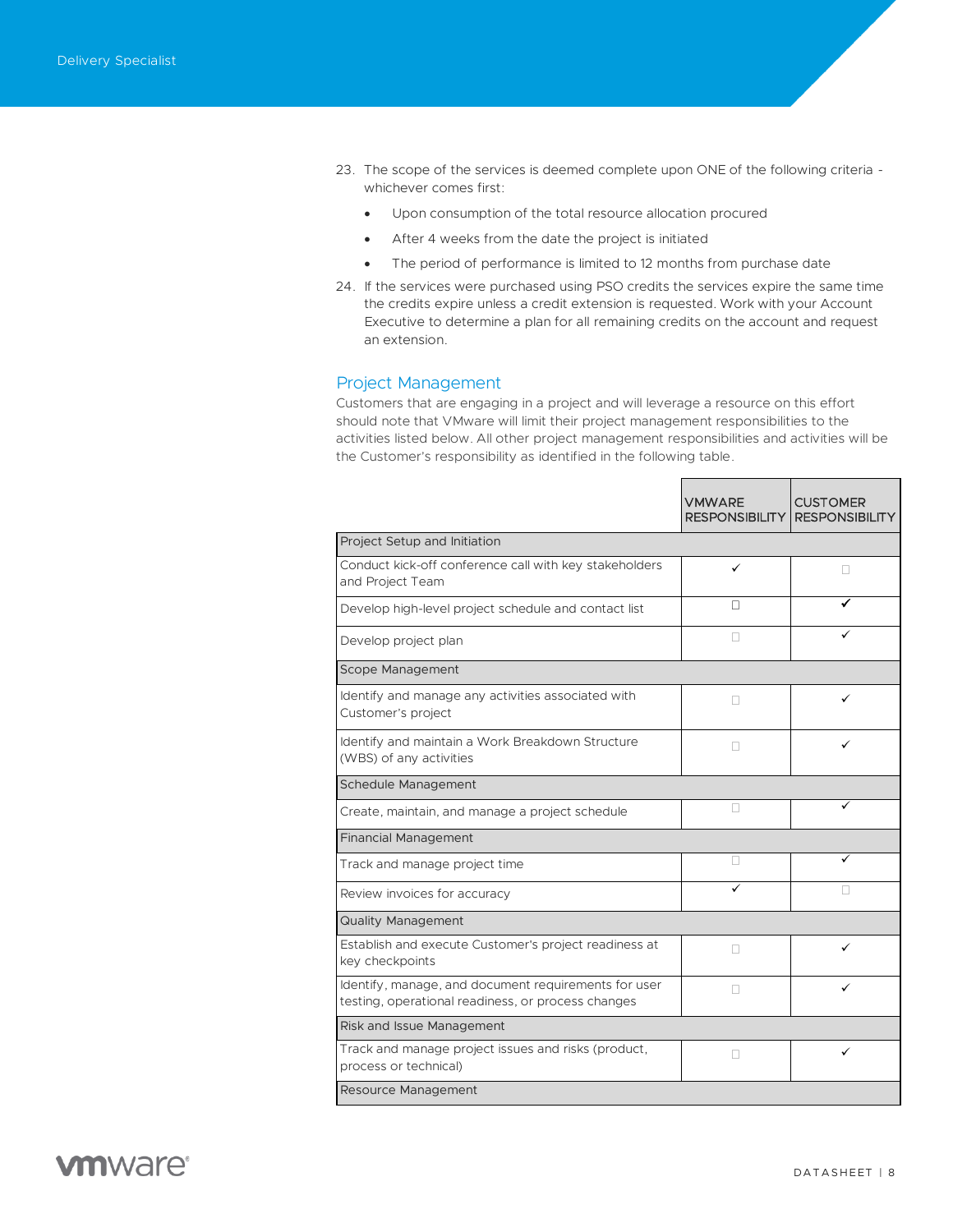| Identify and assign qualified VMware resources                                                   | ✓ |   |
|--------------------------------------------------------------------------------------------------|---|---|
| Define, document, and manage a project resource plan if<br>required                              | H | ✓ |
| Integrate VMware and Customer resources into the<br>project schedule                             | п | ✓ |
| Manage and identify any changes to resource skills and<br>communicate to VMware                  | п | ✓ |
| Identify and execute project change request for a<br>different skill set if a change is required | ✓ |   |
| <b>Communications Management</b>                                                                 |   |   |
| Weekly VMware status report(s)                                                                   | ✓ |   |
| Weekly status meeting(s)                                                                         | Ш |   |
| Facilitate, host, and manage Customer meeting(s)                                                 | П |   |
| Attend periodic stakeholder meeting(s)                                                           | П | ✓ |
| Host executive update(s)                                                                         | П |   |
| Project Closure                                                                                  |   |   |
| Host a project closure conference call                                                           | П | ✓ |
| Complete a Customer Satisfaction Survey                                                          | П | ✓ |
| Facilitate "Lessons Learned" session                                                             |   |   |